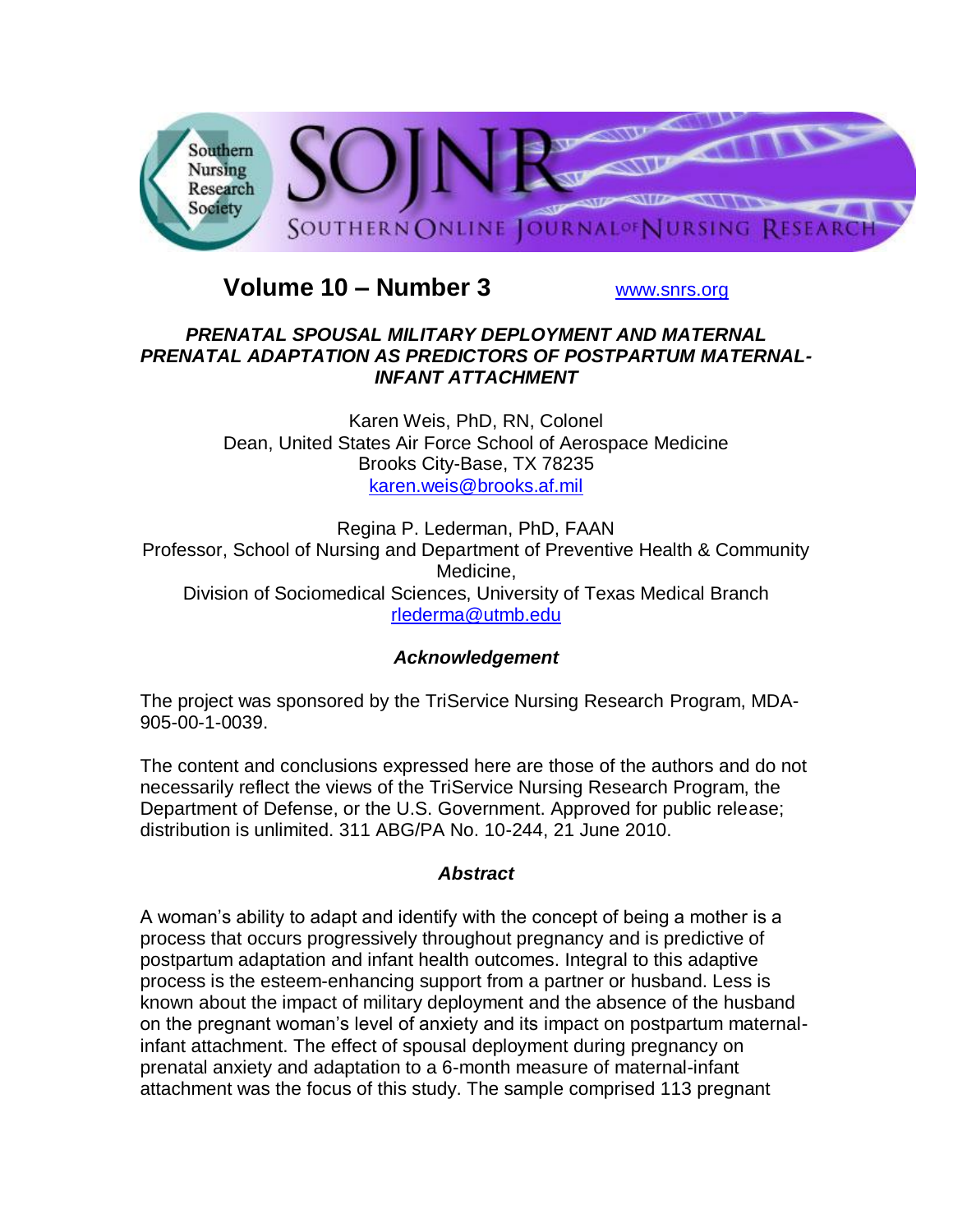women eligible for care in the military medical system. Significant predictors of postpartum maternal-infant attachment and satisfaction with maternal role and infant care were: Prenatal deployment of one's spouse, specific prenatal measures of anxiety and depression, and the pregnant woman's relationship with her spouse. The findings indicate the unique and important support provided by the spouse. Most particularly the findings show the impact of prenatal partner/spousal separation secondary to military deployment on postpartum maternal adaptation and maternal-infant attachment.

**Keywords:** Prenatal psychosocial adaptation, prenatal anxiety, military deployment, maternal-infant attachment

## *PRENATAL SPOUSAL MILITARY DEPLOYMENT AND MATERNAL PRENATAL ADAPTATION AS PREDICTORS OF POSTPARTUM MATERNAL-INFANT ATTACHMENT*

#### **Introduction**

The adaptability and innovativeness of nurturant maternal behaviors in relation to the needs of a child require a "maternal intelligence" derived in part from a mother's knowledge base unique to each child. This knowledge base is gained through a progressive sense of the child occurring throughout pregnancy as maternal-fetal attachment.<sup>[1,2](http://snrs.org/publications/SOJNR_articles2/n)</sup> Maternal anxiety that occurs as a result of poor selfacceptance of the maternal role is associated with an emotional detachment that impacts prenatal maternal transformation and maternal-fetal attachment, as well as postpartum maternal-infant attachment.**[3,4](http://snrs.org/publications/SOJNR_articles2/n)** Moreover, maternal-fetal attachment is predictive of maternal health, and both fetal and infant outcomes **[5-7](http://snrs.org/publications/SOJNR_articles2/n)** and is associated with greater postpartum maternal competence and effectiveness.**[2,8](http://snrs.org/publications/SOJNR_articles2/n)** Condon and Corkindale**[4](http://snrs.org/publications/SOJNR_articles2/n)** reported significant negative relationships of maternal-fetal attachment with prenatal maternal anxiety and with depression. Hart and McMahon**[9](http://snrs.org/publications/SOJNR_articles2/n)** found similar relationships for state and trait anxiety, depression, and the quality of maternal-fetal attachment.

One of the strongest predictors of postpartum depression is the presence of depression or anxiety during pregnancy.**[10](http://snrs.org/publications/SOJNR_articles2/n)** Although differing predictor variables for prenatal and postpartum depression have been proposed,**[10-14](http://snrs.org/publications/SOJNR_articles2/n)** lack of partner support has been consistently predictive of depressive symptomatology in metaanalyses, as has satisfaction with the marital relationship.**[10,15,16](http://snrs.org/publications/SOJNR_articles2/n)** There is a direct relationship between the strength of the family unit and the quality and strength of the maternal attachment both prenatally and postpartum.**[1,8,17,18](http://snrs.org/publications/SOJNR_articles2/n)** A mutual, interdependent marital framework provides what may be the most important element for successful maternal adaptation and infant attachment.**[19](http://snrs.org/publications/SOJNR_articles2/n)** It is important prenatally for a married woman to be able to communicate easily with her husband about pregnancy, childbirth, and their future together as a family. Lederman and Weis<sup>[8](http://snrs.org/publications/SOJNR_articles2/n)</sup>reported the need for early first trimester flexibility within the family to decrease anxiety for all dimensions of maternal adaptation. Rather than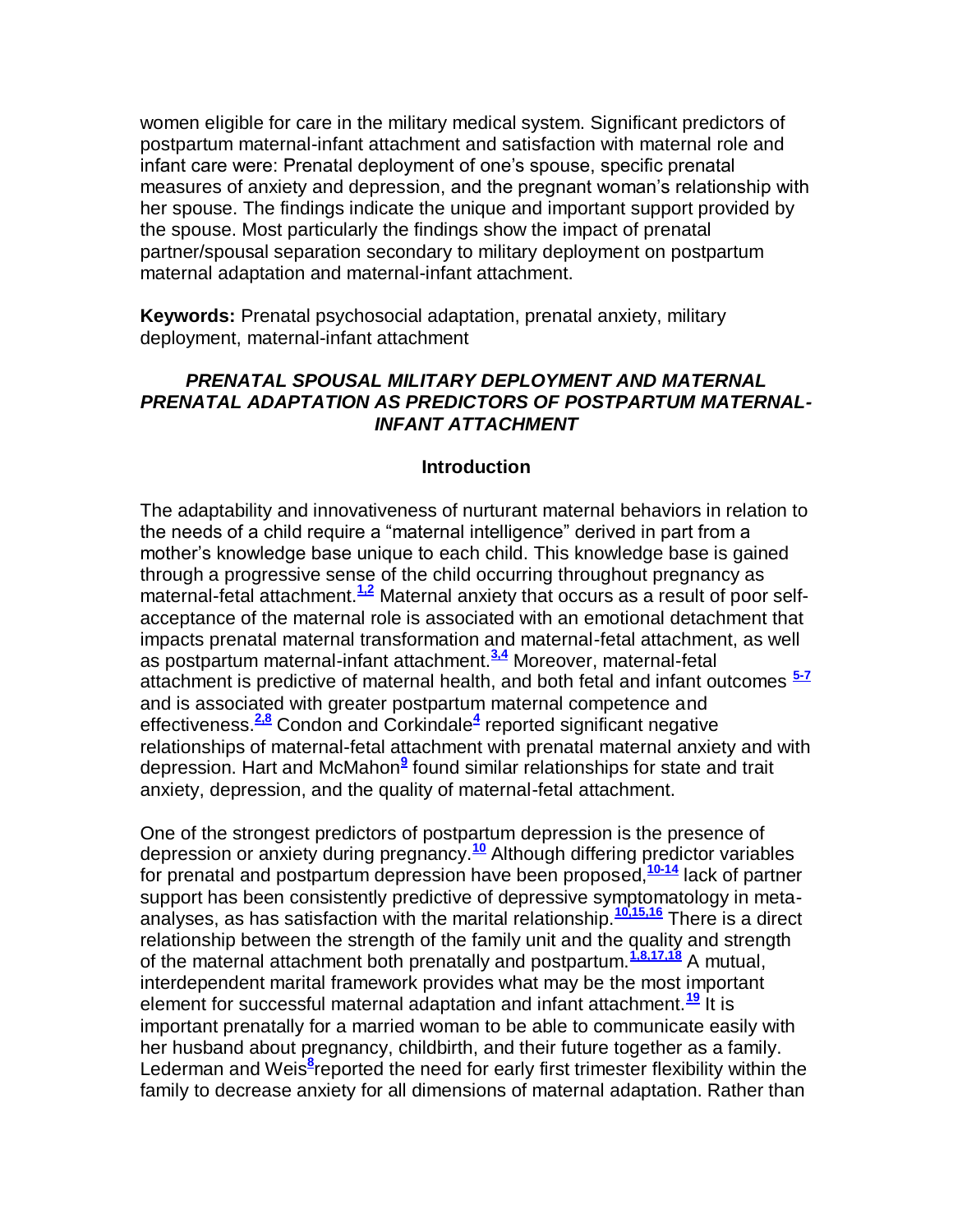desiring greater structure within the family unit to combat feelings of uncertainty and disruption caused by shifting roles,**[20](http://snrs.org/publications/SOJNR_articles2/n)** women desired greater flexibility. Importantly, these findings are derived from a military population, which may indicate a need for greater flexibility for a family within an environment requiring continual shifting of roles.**[21,22](http://snrs.org/publications/SOJNR_articles2/n)**

The experience of deployments or multiple deployments for the military wife is associated with fears for spousal safety, marital and family strain, and elements of the unknown and uncertainty that could be expected to impact acceptance of and adaptation to pregnancy.**[23](http://snrs.org/publications/SOJNR_articles2/n)** These concerns do not just reside with the mother but with the deployed father as well. Schachman<sup>[24](http://snrs.org/publications/SOJNR_articles2/n)</sup> chronicled the feelings of deployed fathers and their absence during the prenatal period and during the birth experience. A major theme was the disruption of the protector and provider role. While early prenatal maternal anxiety is often overlooked, Weis et al.**[23](http://snrs.org/publications/SOJNR_articles2/n)** found that the absence of the husband significantly affected the woman's acceptance of her pregnancy. Accepting and identifying with motherhood are both integral to maternal-fetal and maternal-infant attachment. Haas, Pazdernik, and Olsen**[25](http://snrs.org/publications/SOJNR_articles2/n)** found significantly higher stress levels and altered eating habits for women experiencing deployment of their husbands. The study did not utilize a validated measure of anxiety or stress but survey questions written for the study.

There is a need to consider the multidimensional aspects of anxiety related to pregnancy and postpartum concerns.**[26,27](http://snrs.org/publications/SOJNR_articles2/n)** Often, researchers have utilized general anxiety measures which do not sufficiently capture the root or foundation of the anxiety.**[27](http://snrs.org/publications/SOJNR_articles2/n)** Short, global measures of stress and anxiety are easy to administer but lack sensitive information and clinical applicability needed to determine effective intervention.

The aim of this study was to address the gap in knowledge and longitudinal measurement of prenatal to postnatal maternal psychosocial developmental adaptation for a military sample impacted by deployment. Moreover, the proposed research model utilized pregnancy-specific measures of anxiety reflective of maternal elements of attachment. Rather than a cross-sectional approach to data collection and analysis, measures were taken in each trimester and a growth curve of maternal attachment anxiety was determined for each woman to predict postpartum anxiety and maternal-infant attachment, specifically satisfaction with motherhood and infant care.

### **Theoretical Framework**

The continual incorporation of the idea of a child and the idea of oneself as a mother is a progressive process building on each stage of pregnancy. Rubin<sup>[1p39](http://snrs.org/publications/SOJNR_articles2/n)</sup> refers to the psychological and biological changes of pregnancy as changes to the "self-system." The self-system includes the ideal-self and body-image that the mother has during pregnancy which are components of one's maternal identity. This process is cumulative and requires a "binding-in" progressive relationship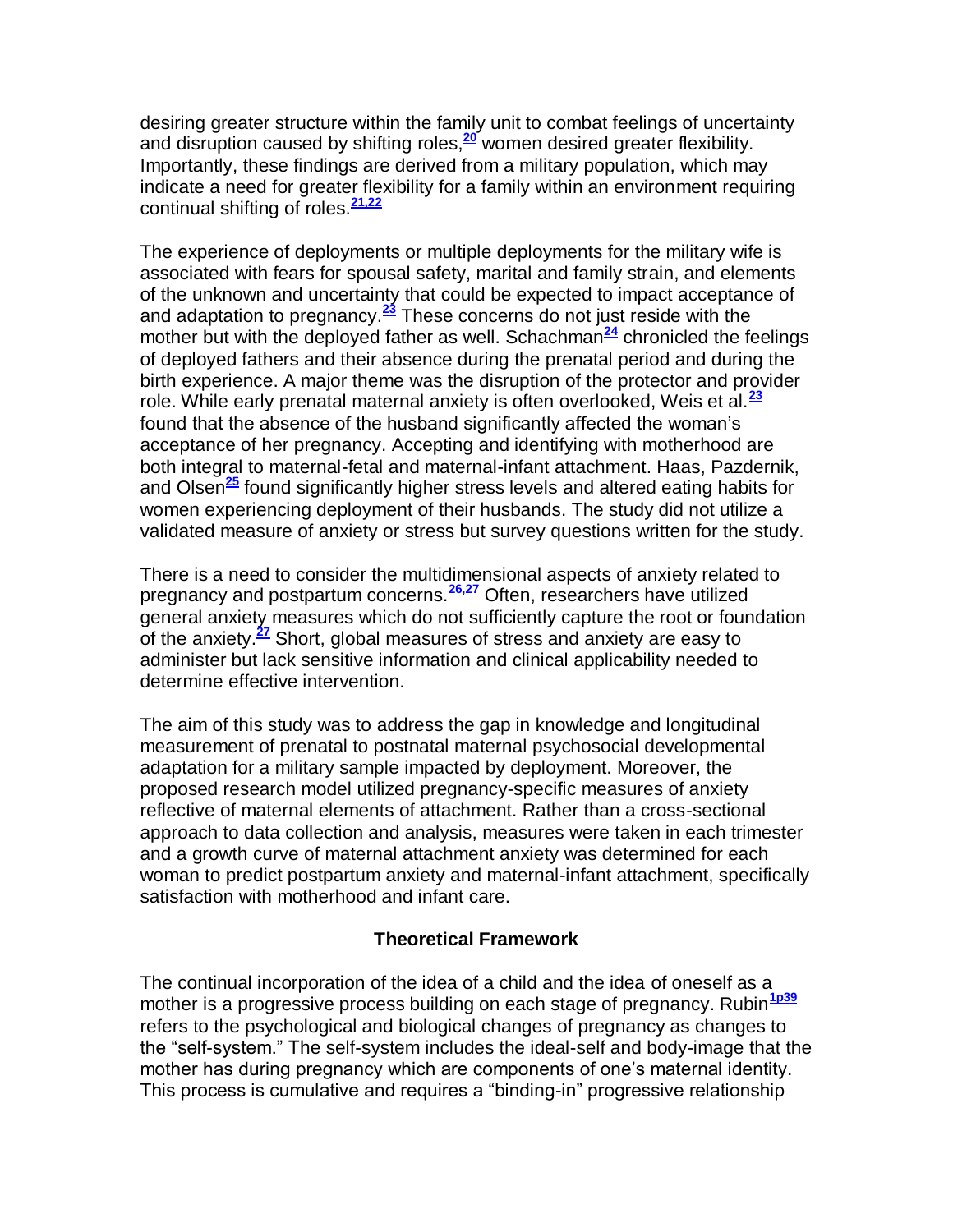between the mother and infant. Rubin recognized that the term "binding-in" was somewhat awkward but felt it was the most descriptive of the transformational changes.**[28](http://snrs.org/publications/SOJNR_articles2/n)** The term is a direct German translation that means attachment or bonding.**[28](http://snrs.org/publications/SOJNR_articles2/n)**

Lederman'[s](http://snrs.org/publications/SOJNR_articles2/n) and Weis's<sup>8</sup> conceptualization of the woman's adaptation to pregnancy is similar to Rubin's. Lederman's seven dimensions of maternal adaptation are reflective of the processes occurring in Rubin's self-system and binding-in. One of the seven dimensions, *Acceptance of Pregnancy,* refers to the adaptive processes inherent in prenatal growth and development experienced by the pregnant woman. Accepting one's pregnancy is conceptualized as encompassing feelings related to planning and wanting pregnancy, feelings of well-being and happiness regarding the pregnancy versus depression and discomforts experienced during pregnancy, and feelings related to body changes. Additionally, the dimensions of maternal adaptation measure the anxiety the woman feels related to her motivation for motherhood, her ability to envision herself as a mother, and the life changes she will experience as a result of becoming a mother. The dimensions are reflective of the level of conflict the woman experiences relative to forming her maternal identity.

### **Method**

## *Study Design*

A longitudinal study was conducted with data collection points across all three trimesters of pregnancy and 6-months postpartum. Individual growth curves were established for each woman's prenatal anxiety related to seven dimensions of maternal psychosocial adaptation. These individual growth curves were then regressed for each woman's postpartum anxiety associated with postpartum maternal adaptation, role satisfaction and infant attachment. Variables known to increase prenatal anxiety or adaptation, parity, military deployment, history of depression and postpartum depression were included in the model.

## *Setting and Sample*

One hundred and thirteen women, all wives of military service members, were followed from the first trimester of pregnancy through the 6-month pediatric appointment. The women were a subset of a larger sample of 503 women originally followed across pregnancy and delivery. Recruitment was restricted to women from the earlier study electing to seek pediatric care for the newborn at the largest military treatment facility participating in the study. All women met the prenatal inclusion criteria, which were: 1) 18-35 years old; 2) singleton pregnancy; 3) active duty or dependent wife of a member of the Armed Forces; and 4) a primigravida or multigravida without connective tissue disorders, cardiac disease, kidney disease, or other illnesses that would increase one's likelihood for preterm delivery or delivery of a low birth weight infant. The sample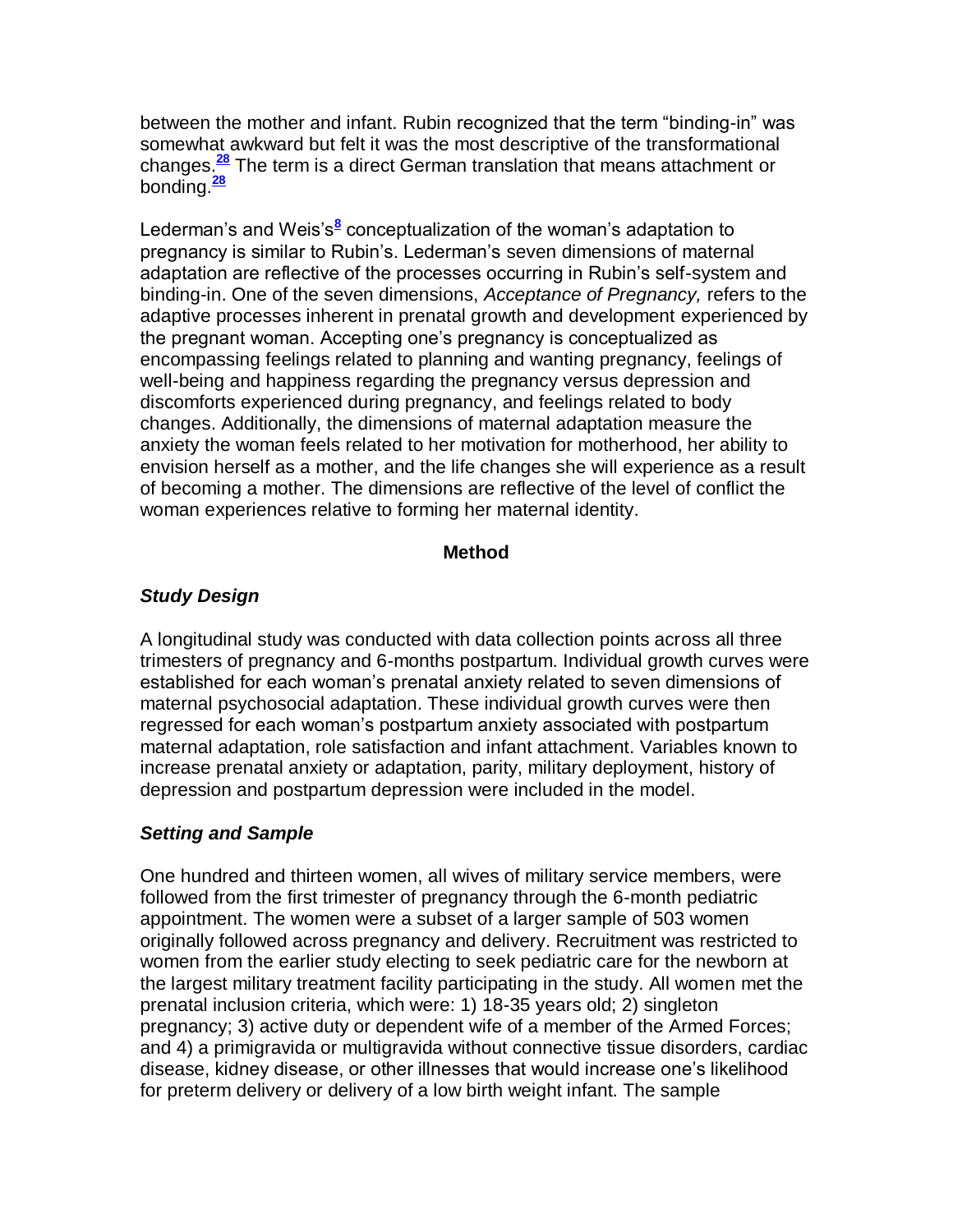represents a population of healthy, well-educated, predominantly white women, married to Air Force service members, with some college education, or an associate or bachelors degree, and primarily enlisted in the mid-salary range of \$30,000 to \$48,000 a year (see Table 1). Forty-one of the participants had experienced deployment of their husbands prenatally, and 37 women experienced deployment of their husbands postpartum.

|                                 | $\underline{\mathsf{X}}$ |       | S.D.           |       |  |
|---------------------------------|--------------------------|-------|----------------|-------|--|
| Age                             | 26.32                    |       | 4.23           |       |  |
| Education                       | N                        |       | $\%$           |       |  |
| High school                     | 13                       |       | 11.50          |       |  |
| Some College                    | 55                       |       | 48.67          |       |  |
| Associate/Bachelor              |                          |       |                |       |  |
| degree                          | 34                       |       | 30.10          |       |  |
| Graduate education <sup>a</sup> | 11                       |       | 9.73           |       |  |
| Ethnicity                       |                          |       |                |       |  |
| <b>Black</b>                    | 12                       |       | 10.62          |       |  |
| Hispanic                        | 29                       |       | 25.66          |       |  |
| White                           | 68                       |       | 60.18          |       |  |
| Otherb                          | $\overline{4}$           |       | 3.54           |       |  |
|                                 | Gravida                  |       | Partner        |       |  |
| <b>Military Branch</b>          | N                        | $\%$  | N              | $\%$  |  |
| <b>Active Duty</b>              |                          |       |                |       |  |
| Air Force                       | 48                       | 42.48 | 75             | 66.37 |  |
| Army                            | $\overline{4}$           | 3.54  | 15             | 13.27 |  |
| Navy                            | 0                        | 0.00  | $\overline{2}$ | 1.77  |  |
| Otherd                          | 0                        | 0.00  | 1              | 0.89  |  |
| Non-Active Duty                 | 61                       | 53.98 | 20             | 17.70 |  |
|                                 | Gravida                  |       | Partner        |       |  |
| <b>Military Rank</b>            | N                        | $\%$  | N              | %     |  |

## *Table 1. Demographic Characteristics of Postpartum Sample (***n** *= 113)*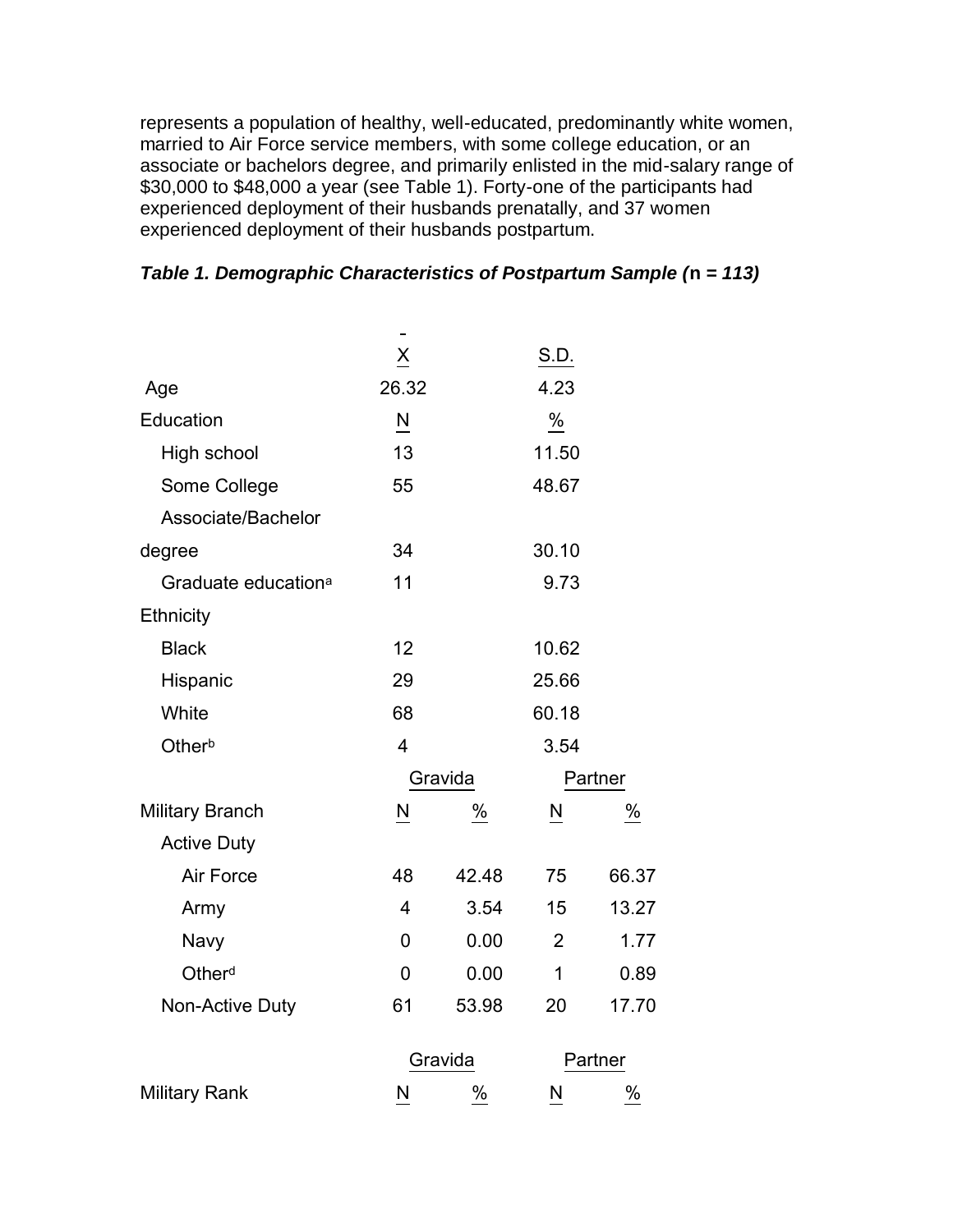| Non-Active Duty            | 61 | 53.98 | 20 | 17.70 |
|----------------------------|----|-------|----|-------|
| $E_1 - E_4$ <sup>e</sup>   | 30 | 26.55 | 36 | 31.86 |
| $E_5-E_7$ <sup>f</sup>     | 18 | 15.93 | 32 | 28.32 |
| $O_1 - O_3$ <sup>g</sup>   | 3  | 2.65  | 17 | 15.04 |
| $O_4$ - $O_9$ <sup>h</sup> | 1  | 0.89  | 6  | 5.31  |
| Otheri                     | 0  | 0.00  | 2  | 1 77  |

aSome Graduate Education  $n=4$ ; Graduate Degree  $n=7$ 

**bAlaskan/American Indian n=2; Asian/Pacific** 

Islander  $n=2$ 

<sup>c</sup>Number reflects only those living with the

father of the baby

 $d$ Marine  $n=1$ 

<sup>e</sup>Enlisted members in low to mid pay

grade/rank

<sup>f</sup>Enlisted member in mid to high level pay

grade/rank

<sup>g</sup>Officers in low to mid pay grade/rank

hOfficers in mid to high pay grade/rank

iOther; E8-E9  $n=2$ 

### *Procedures*

Following approval by the institutional review boards, all women attending obstetrical orientation classes from September 2002 through April 2003 at one of four military treatment facilities were invited to participate in the study. The first of four booklets of study questionnaires was completed at the participant's initial first trimester prenatal appointment. A minimum interval of 6 weeks was ensured between each prenatal data collection point when possible. Prior to each prenatal data collection point, the participant was reminded by postcard that she would be met at her obstetrical appointment by a research assistant and given the next booklet of questionnaires. Participants enrolled in the prenatal portion of the study, completing all prenatal data collection requirements and remaining in the study through delivery, were invited to be part of a second phase (6-month postpartum data collection point) of the study. Those agreeing to participate in the fourth data collection point were consented and met by a research assistant at the infant's 6-month pediatric appointment where they completed the postpartum questionnaire booklet. Reminder postcards were mailed to the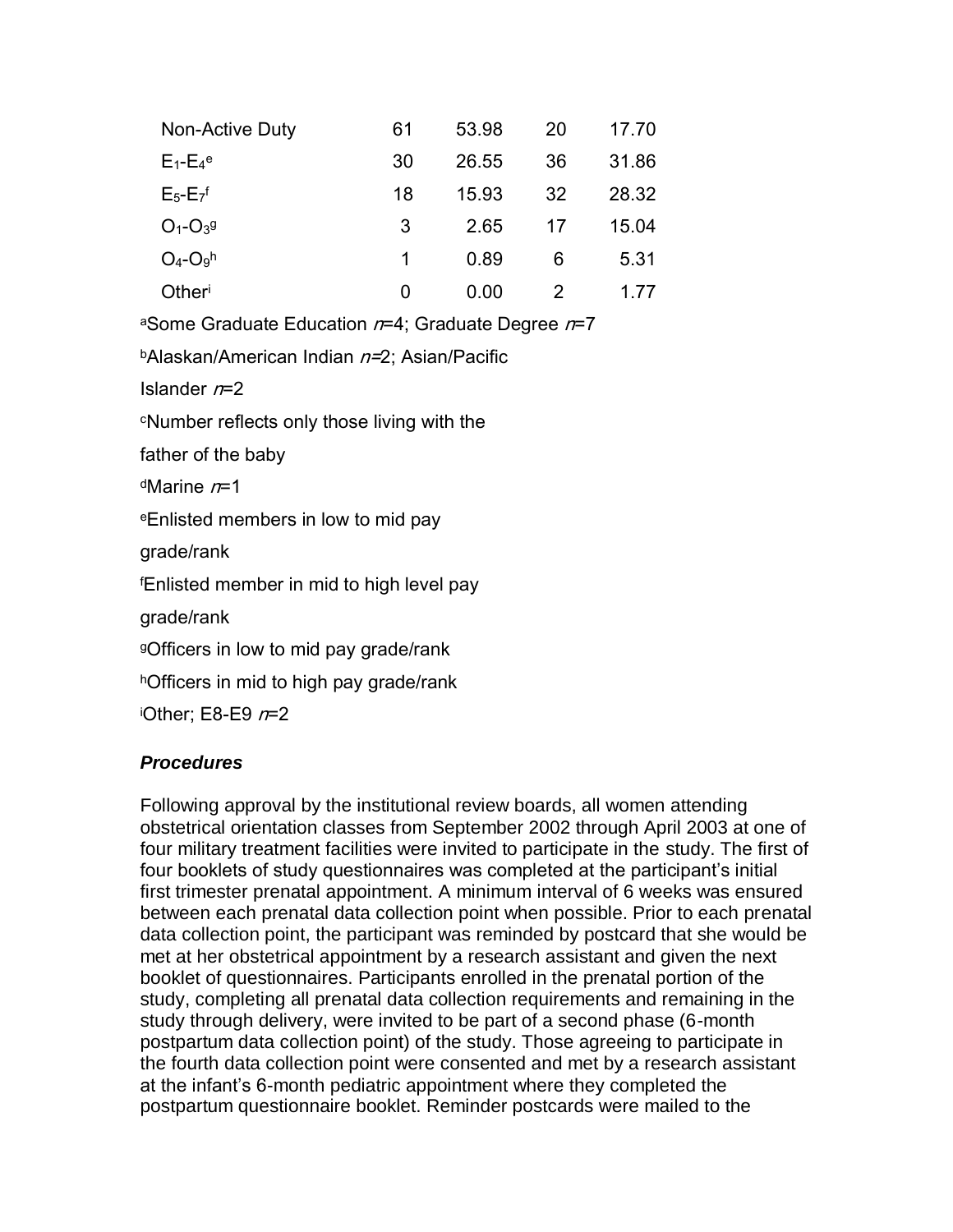participant's prior to the infant's pediatric appointment, reminding them of the additional time commitment.

#### *Measures*

*Prenatal psychosocial measure.* Prenatal psychosocial adaptation was measured with the *Prenatal Self-Evaluation Questionnaire* (PSEQ),**[8](http://snrs.org/publications/SOJNR_articles2/n)** administered to the women in the first, second, and third trimesters of pregnancy. The PSEQ contains 79 statements which comprise seven scales measuring distinct dimensions of prenatal maternal psychosocial anxiety and conflict: *Acceptance of Pregnancy, Identification with a Motherhood Role, Well-Being of Self and Baby, Preparation for Labor, Fear of Pain, Helplessness, and Loss of Control in Labor, Relationship with Mother,* and *Relationship with Husband*. All items have four Likert response categories. The respondent is able to reflect on how she feels regarding the statement by circling, "*Very Much So," "Moderately So," "Somewhat So,"* or *"Not At All."* Higher scores on a scale indicate greater anxiety or conflict related to the formulation of a motherhood role. The instrument was developed from interviews and diaries of 32 primigravid women ranging in age from 20 to 32 years.8 Cronbach's alpha coefficients for the scales have been reported to range from  $\alpha$  = 0.75-0.92.8 For this study, the alpha coefficients were similar, ranging from α = 0.77-0.93. *Fear of Pain, Helplessness, and Loss of Control in Labor* had the lowest alpha (α = 0.77), and *Acceptance of Pregnancy and Relationship with Mother* had the highest reported alphas at α = 0.90 and α = 0.93 respectively.

*Postpartum psychosocial measures.* Postpartum psychosocial adaptation was measured with the *Postpartum Self-Evaluation Questionnaire* (PPSEQ),**[29](http://snrs.org/publications/SOJNR_articles2/n)** which was administered at the 6-month pediatric appointment. The PPSEQ is an 82 item instrument containing six separate scales: *Quality of Relationship with Husband, Mother's Perception of the Father's Participation in Child Care, Gratification from the Labor and Delivery Experience, Satisfaction with Life Situation and Circumstances, Confidence in Ability to Cope with Tasks of Motherhood,* and *Satisfaction with Motherhood and Infant Care.* The instrument uses a 4-point Likert scale ranging from "*Very Much So"* (1) to *"Not at All"* (4). Higher scores indicate greater anxiety or conflict related to the particular dimension. While the instrument was administered in its entirety, the analysis focused on the change over time in prenatal psychosocial variables to satisfaction and pleasure with being a mother and performing infant care. The *Satisfaction with Motherhood and Infant Care* is a 13-item scale that assesses the mother's pleasure with nurturant activities, an element of her attachment to the infant, and her preference for her new role. The Cronbach's alpha coefficients for the seven scales within the PPSEQ for this sample ranged from  $\alpha = 0.73$ -0.96. The Cronbach's alpha for *Satisfaction with Motherhood and Infant Care*  was  $\alpha = 0.79$ .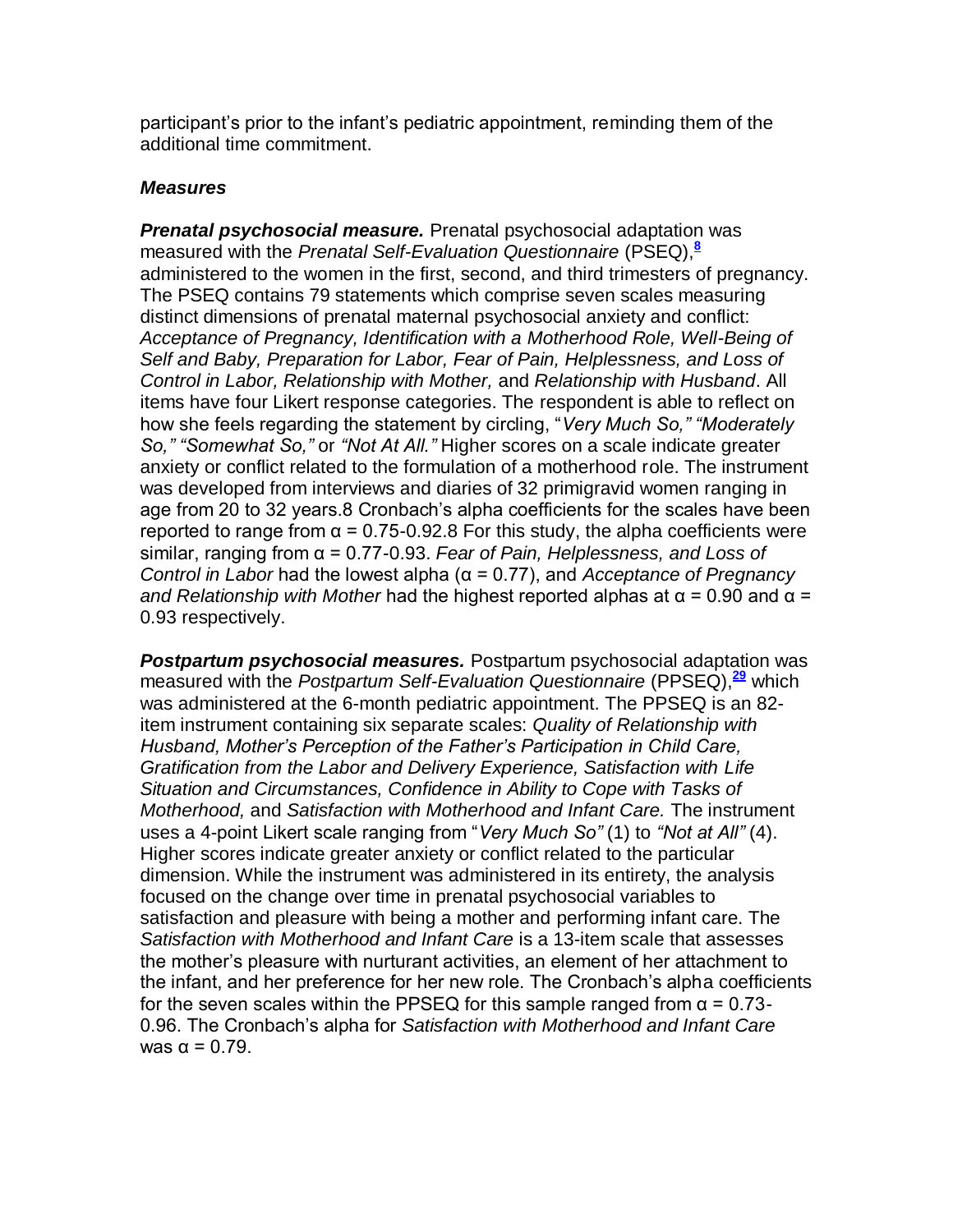*Prenatal and postnatal depression measure.* The *Edinburgh Postnatal Depression Scale* (EPDS)**[30](http://snrs.org/publications/SOJNR_articles2/n)** was administered at the first prenatal appointment, which was in the first trimester of pregnancy for all participants. The EPDS was also administered at the 6-month postpartum data collection point. The EPDS is a 10-item self-report scale validated for use during pregnancy and the postpartum period.**[31,32](http://snrs.org/publications/SOJNR_articles2/n)** Scores range from 0-30; higher scores are associated with higher depression. Similar to the recommendations of Cox, Holden, and Sagovsky,**[33](http://snrs.org/publications/SOJNR_articles2/n)** scores of 14 or greater were associated with a diagnosis of prenatal depression and a referral for further evaluation. The Cronbach's alpha has been established as  $0.8 \frac{30}{10}$  $0.8 \frac{30}{10}$  $0.8 \frac{30}{10}$  For this sample, the Cronbach's alpha coefficient  $\alpha = 0.86$ .

During the prenatal assessment, the women were routinely asked if they have any history of having been treated for depression. This information was obtained from the electronic medical record and a dichotomous variable created for whether the participant indicated she did or did not have a history of depression.

*History of deployment measure.* Deployment status was defined as the departure, travel, and arrival to some destination where temporary living quarters and work environments are established for the purpose of supporting a defined military mission for a specified minimum time and duration of at least 30 days. Notably, this definition was selected to capture differences across all military services for deployment requirements. At the time of this study, and for the military population being sampled, the length of deployments ranged from 1 to 12 months in length.

The women were asked during the first trimester data collection if their husbands were currently deployed. In the third trimester, the participant was asked if her husband had been deployed at any point during the pregnancy. For each of these measures (first trimester and at the third trimester data collection point) a dichotomous variable was created: (1) Yes, the spouse was deployed, and (2) No, the spouse was not deployed. A similar variable was created for the postpartum period, in which the women were asked if their husbands had been deployed at any point during the postpartum period.

### *Data Analysis*

Statistical Analysis System (SAS) version 9.1 was used for all analyses. Analysis was only conducted for the women who were married and had completed questionnaire booklets for each trimester of pregnancy and the postpartum data collection point. Three data points existed for the measure of prenatal maternal adaptation (the PSEQ). Two-level unconditional linear growth curves for each of the seven dimensions of the PSEQ were created, in order to capture a true measure of the change over time for each dimension of the PSEQ (woman's anxiety and conflict related to maternal adaptation). The results from the multilevel model (the slopes of each of the seven dimensions of the PSEQ) were regressed on the postpartum psychosocial measure of *Satisfaction with*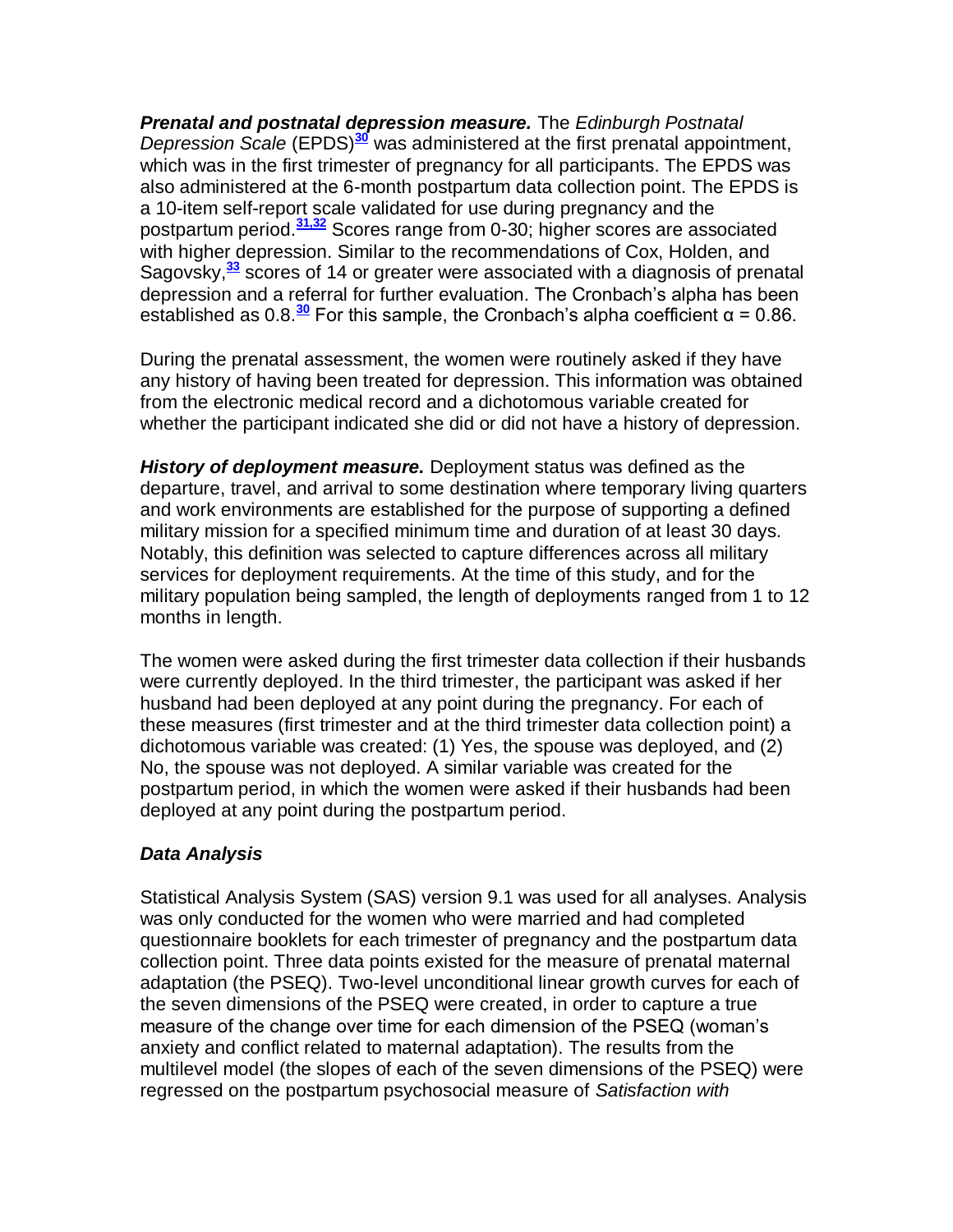*Motherhood and Infant Care*. The additional covariates within the model were deployment history, the measure of depression prior to pregnancy (a dichotomous variable), the postpartum measure for the EPDS and the woman's parity (Table 2).

In the two-level unconditional multilevel model of the seven PSEQ growth curves, the Level-1 model represented linear growth, and the Level-2 model expressed variation in parameters from the growth model as random effects for each of the seven dimensions of the PSEQ across the three trimesters. The multilevel models contained fixed and random parts. The fixed effects within the model were for the intercept and for the effect of TIME (trimesters of pregnancy). The random effects within the model were for individual intercepts, the TIME slope, and the within-person residual. The output from this model for each PSEQ slope was saved and used as the variables regressed on *Satisfaction with Motherhood and Infant Care*.

#### **Results**

### *Prenatal Psychosocial Adaptation*

Five of the seven dimensions of the PSEQ were found to predict the woman's postpartum satisfaction with motherhood and infant care, an element of maternalinfant attachment at 6 months postpartum (see Table 2). The five dimensions were *Acceptance of Pregnancy, Identification with a Motherhood Role*, *Relationship with Mother*, *Preparation for Labor,* and *Relationship with Husband*.

### **Table 2. Coefficients from Regression of Change across Time (Slopes) for Prenatal Psychosocial Variables and Covariates on Satisfaction with Motherhood and Infant Care.**

| Parameter                                | <b>Estimate</b> | <b>SE</b> |         | р        |
|------------------------------------------|-----------------|-----------|---------|----------|
| <b>Acceptance of Pregnancy</b>           | $-0.31$         | 0.15      | $-2.13$ | < 0.05   |
| Identification with a Motherhood Role    | 1.17            | 0.16      | 7.18    | < 0.001  |
| <b>Relationship with Mother</b>          | 0.25            | 0.08      | 3.06    | < 0.001  |
| Preparation for Labor                    | $-0.31$         | 0.13      | $-2.45$ | < 0.01   |
| Concerns for Well-Being of Self and Baby | $-0.04$         | 0.14      | $-0.33$ |          |
| Fear of Pain, Helplessness, and Loss of  | 0.31            | 0.16      | 1.92    |          |
| Control                                  |                 |           |         |          |
| Relationship with Husband                | 0.25            | 0.09      | 2.67    | $<$ 0.01 |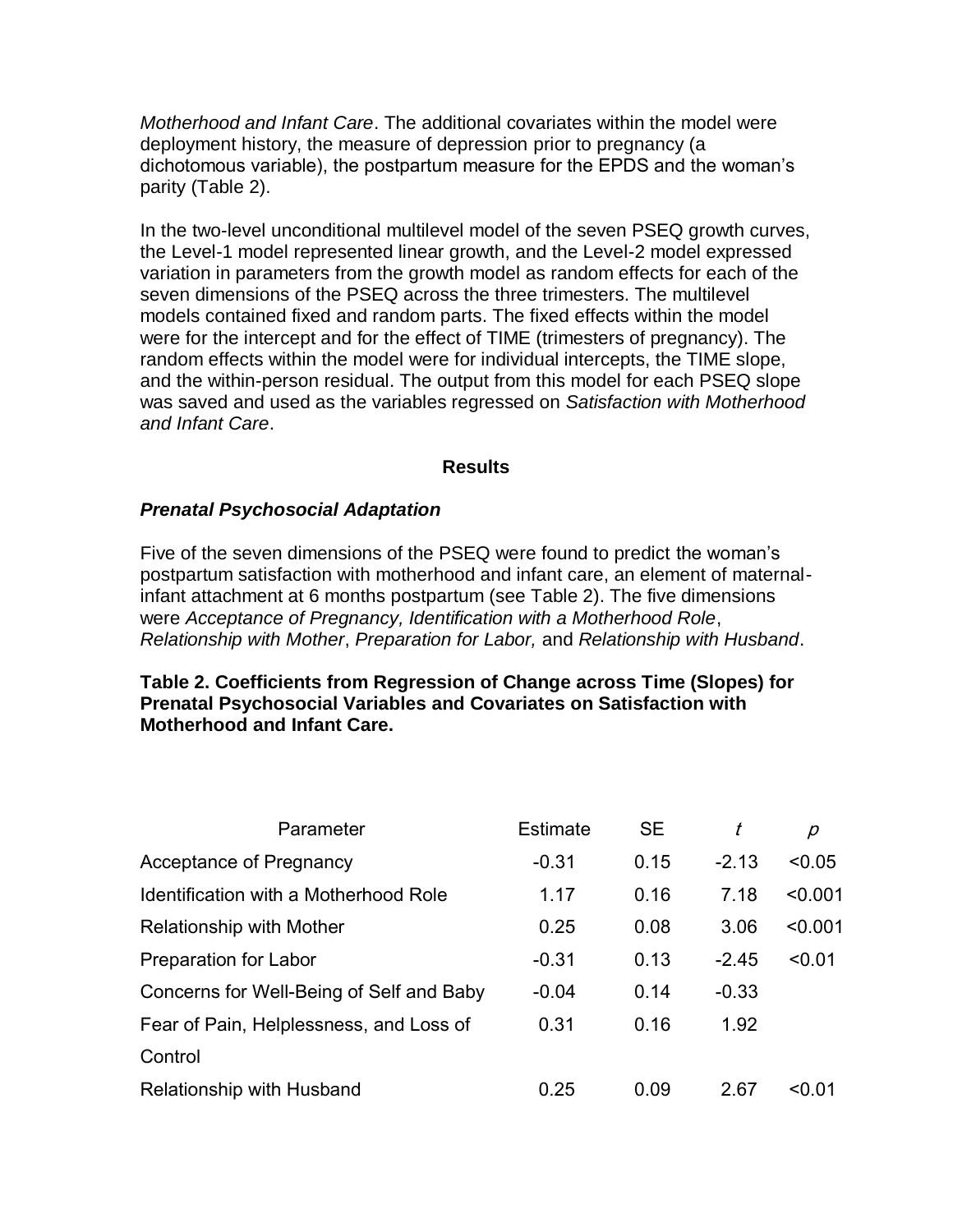| <b>Husband Deployed in First Trimester</b>  | 1.33    | 0.55 | 2.40    | < 0.05  |
|---------------------------------------------|---------|------|---------|---------|
| <b>Husband Deployed Anytime Prenatally</b>  | $-0.87$ | 0.36 | $-2.40$ | < 0.05  |
| <b>Husband Deployed Postpartally</b>        | $-0.21$ | 0.32 | $-0.65$ |         |
| Documented History of Depression Prior to   | 0.72    | 0.29 | 2.49    | < 0.01  |
| Pregnancy                                   |         |      |         |         |
| <b>Edinburgh Postnatal Depression Scale</b> | 0.06    | 0.02 | 4.11    | < 0.001 |
| Parity                                      | $-1.01$ | 0.24 | $-4.23$ | < 0.001 |
|                                             |         |      |         |         |
| Intercept                                   | 14.39   | 0.32 | 45.39   | < 0.001 |
| <b>Critical Value</b>                       | 13.32   |      |         |         |
| Degrees of Freedom                          | 14      |      |         |         |
| R-Square                                    | 0.37    |      |         |         |
| Adj R-Square                                | 0.34    |      |         |         |
|                                             |         |      |         |         |

Two dimensions did not predict the *Satisfaction with Motherhood and Infant Care*. These two dimensions pertained to prenatal concerns about labor: *Concern for Well-Being of Self and Baby in Labor* and *Fear of Pain, Helplessness, and Loss of Control in Labor*. It is important to re-emphasize that the prenatal measures for the seven dimensions were the slopes across the three trimesters. These variables were created to capture the woman's feelings across pregnancy rather than a cross-sectional measure for each separate trimester. All the dimensions that predict *Satisfaction with Motherhood and Infant Care,* except *Acceptance of Pregnancy* and *Preparation for Labor,* have positive parameter estimates indicating that greater prenatal conflict and anxiety on these particular dimensions is related to greater postpartum anxiety and conflict with satisfaction in the maternal role. The negative parameter estimate for *Acceptance of Pregnancy* and *Preparation for Labor* would indicate that with greater prenatal anxiety and conflict associated with these dimensions there is less postpartum anxiety and conflict associated with *Satisfaction with Motherhood and Infant Care*. However, for these two dimensions, the negative parameter estimate may not be able to be interpreted in this manner. *Acceptance of Pregnancy, Preparation for Labor*, and *Concern for Well-Being of Self and Baby in Labor* are the three PSEQ dimensions having a significant linear slope. These three dimensions changed significantly over time by individual. The other dimensions do not reflect a significant change prenatally. Due to the change over time in these dimensions and the use of a longitudinal slope within the regression model, it is difficult to interpret a negative parameter estimate for these particular dimensions (*Acceptance of Pregnancy* and *Preparation for Labor).* It is important, however, to recognize that these pregnancy-specific measures of anxiety do predict the mother's satisfaction with motherhood and infant care.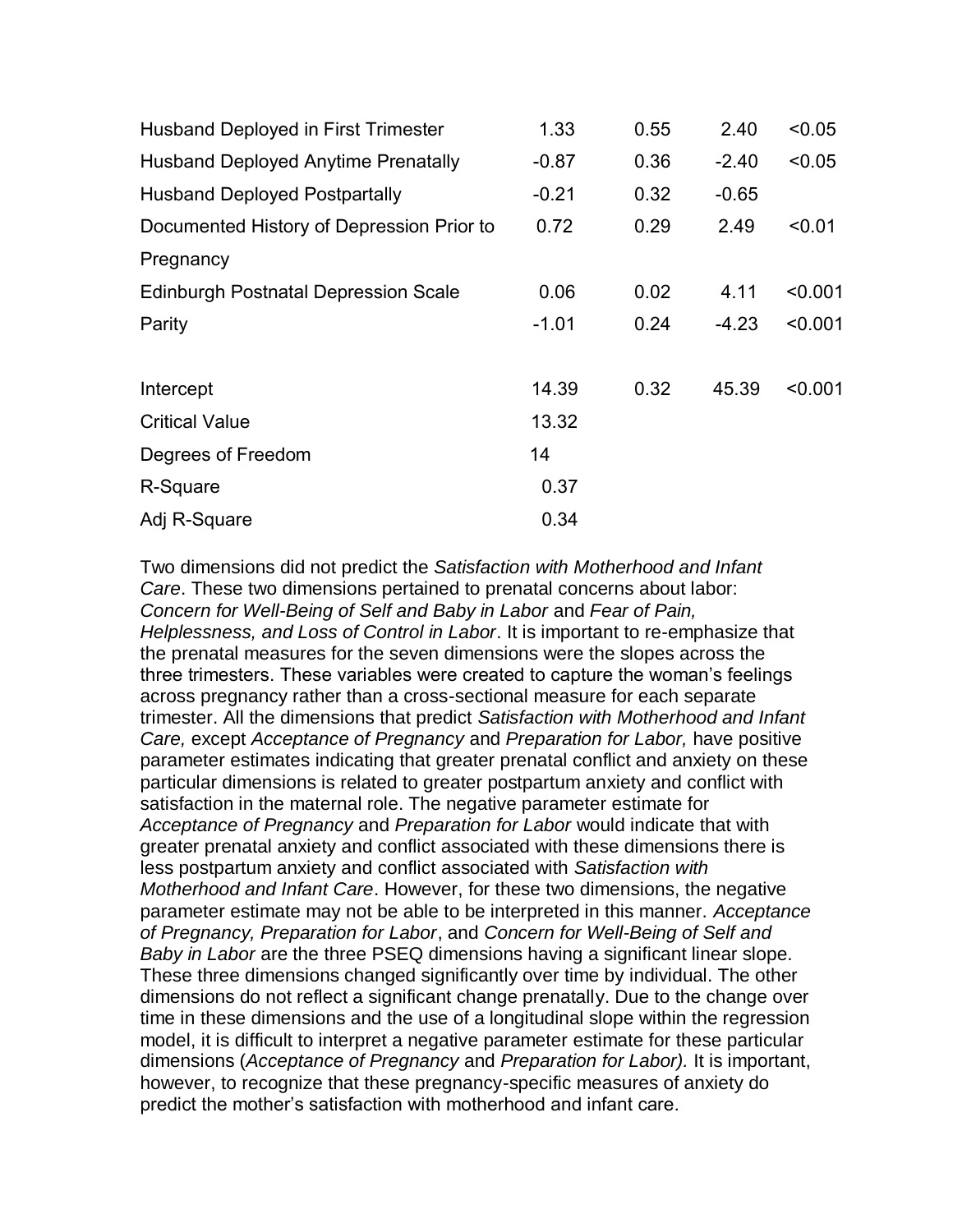## *Deployment of Spouse*

Prenatal deployment of the spouse occurring in the first trimester had a statistically significant effect on *Satisfaction with Motherhood and Infant Care,* as did the measure for deployment across pregnancy*.* Deployment of the husband during the postpartum period did not have a statistically significant effect on *Satisfaction with Motherhood and Infant Care*. It is important to emphasize that the primary length of deployment was less than 6 months in a sample predominantly of Air Force at a time when deployment length was 3 months. So for those experiencing deployment of their husbands in the first trimester, many were home before delivery. Table 3 provides the frequencies for each variable of deployment.

| Time of Deployment            | <b>FREQUENCY</b> | $\%$ |
|-------------------------------|------------------|------|
|                               |                  |      |
| <b>During First Trimester</b> | 10               | 8.8  |
|                               |                  |      |
| Any time Prenatally           | 31               | 27.4 |
|                               |                  |      |
| After Delivery,               | 37               | 32.7 |
| within 6 months Postpartum    |                  |      |

# **Table 3. Frequency Table for Deployment of Spouse (N = 113)**

## *Maternal Prenatal Depression*

Maternal depression was measured with two variables. The participants were asked about their history of depression, and their medical record was reviewed for any history for treatment of depression. This variable was entered into the model as a dichotomous variable. The total scale score for the EPDS (measured at the postpartum 6-month appointment) was entered into the model. In this study, the Cronbach's alpha coefficient for the EPDS was  $\alpha$  = 0.81. The scores for the EPDS had a mean of 7.44 (SD= 9.24). Fourteen participants had scores  $≥$ to 14, with the remainder of the participants scoring within the 0-13 range for depressive feelings. Of significance, 6 of the 14 women (43%) reflecting scores ≥ 14 had deployed spouses. A history of depression and a higher score on the EPDS were predictive of postpartum maternal satisfaction with motherhood and infant care.

### **Discussion**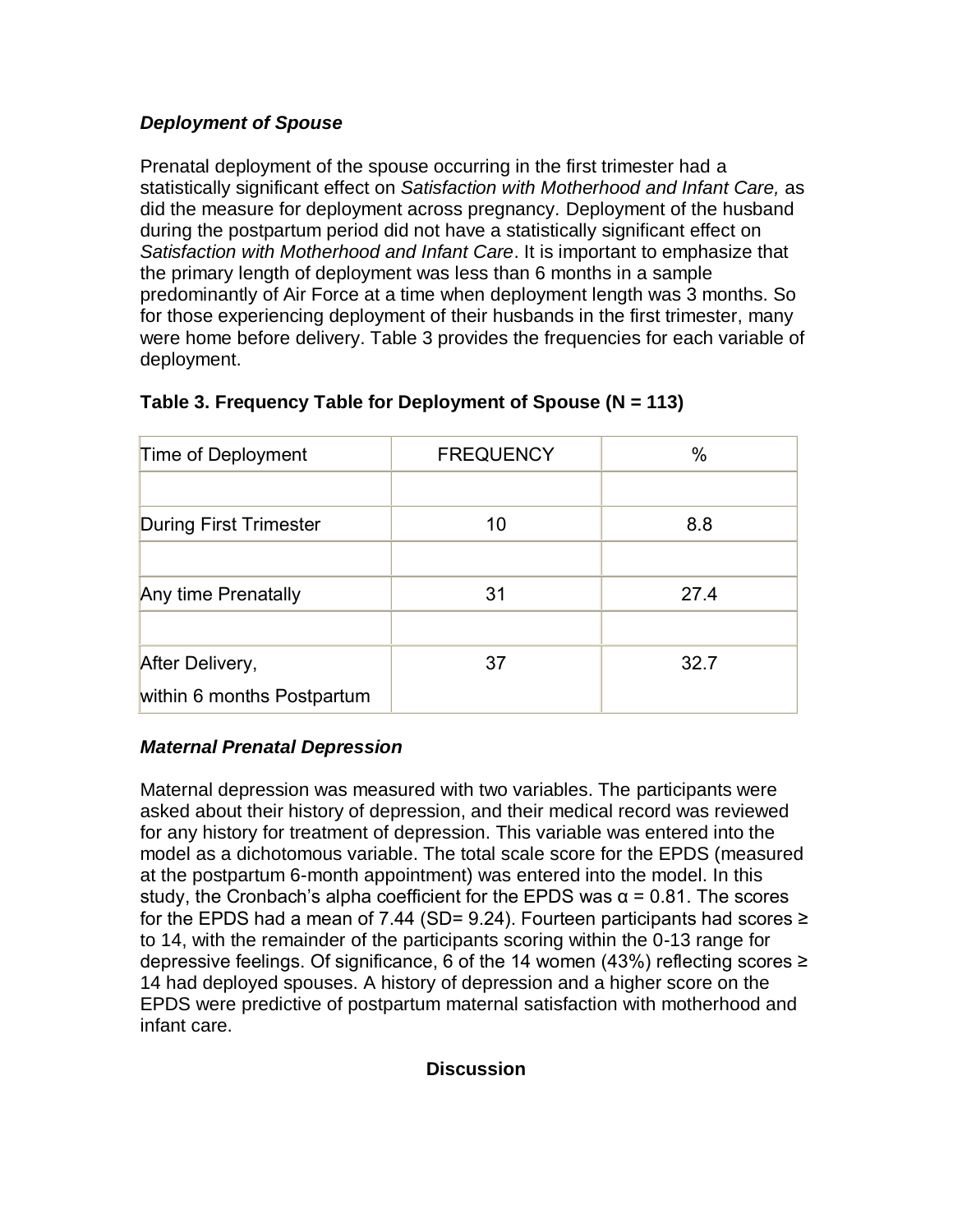The project results showed that five of the PSEQ scales—*Acceptance of Pregnancy, Identification with a Motherhood Role*, *Relationship with Mother*, *Preparation for Labor,* and *Relationship with Husband* significantly predicted maternal *Satisfaction with Motherhood and Infant Care* at 6 months postpartum. These results indicate that higher anxiety on these five pregnancy-specific measures of anxiety was predictive of maternal postnatal satisfaction with motherhood and feelings of attachment to the infant. The results obtained in this project confirm similar research results obtained by Lederman and colleagues.**[29](http://snrs.org/publications/SOJNR_articles2/n)**

Other postpartum results reflect the stability of maternal postpartum adaptive responses over time. One longitudinal study**[34](http://snrs.org/publications/SOJNR_articles2/n)** demonstrated the stability of maternal psychosocial adaptation from 6 weeks postpartum to 2 to 3 years after birth. These results, together with those reported in the current study, reflect that maternal response to one's motherhood role is relatively constant from pregnancy to postpartum periods. Women who experience prenatal anxiety and adaptation conflict are in need of intervention to promote or improve maternal adaptation.

The results of the above studies underscore the longitudinal significance of maternal role formulation in pregnancy and the predictive validity of the Prenatal Self-Evaluation Questionnaire in identifying specific pregnancy-related anxiety, which may be amendable to focused intervention. Additionally, the findings demonstrate the importance of the spouse's prenatal presence to the woman and to her maternal adaptive process.

In this project, prenatal deployment, specifically in the first trimester, was predictive of maternal *Satisfaction with Motherhood and Infant Care* at 6 months postpartum. The variable of deployment at any point in the prenatal period also predicted maternal role satisfaction and infant attachment. In an examination of the impact of spousal deployment and community support to prenatal adaptation in this population, Weis, Lederman, Lilly, and Schaffer**[23](http://snrs.org/publications/SOJNR_articles2/n)** reported that deployment significantly affected the woman's acceptance of pregnancy. Additionally, the presence of the husband in the first trimester was found to have greater significance to *Acceptance of Pregnancy* than at any other point in the prenatal period. Identifying with being a mother requires introspective understanding of oneself and in relation to other significant family members.**[1](http://snrs.org/publications/SOJNR_articles2/n)** Clearly, this is less likely to occur in isolation from one's family. Longitudinally, we now have shown that the presence of the husband in the first trimester is predictive of adjustments the woman must make prenatally as well as postpartum.

Robrecht et al.**[35](http://snrs.org/publications/SOJNR_articles2/n)** conducted a cross-sectional study and found that deployment of the partner during pregnancy was a risk factor for postpartum depression. The findings from this study reflect a significant relationship between deployment and prenatal depression. A history of prenatal depression was a significant predictor of postpartum maternal adaptation, as reported in prior literature.**[36](http://snrs.org/publications/SOJNR_articles2/n)**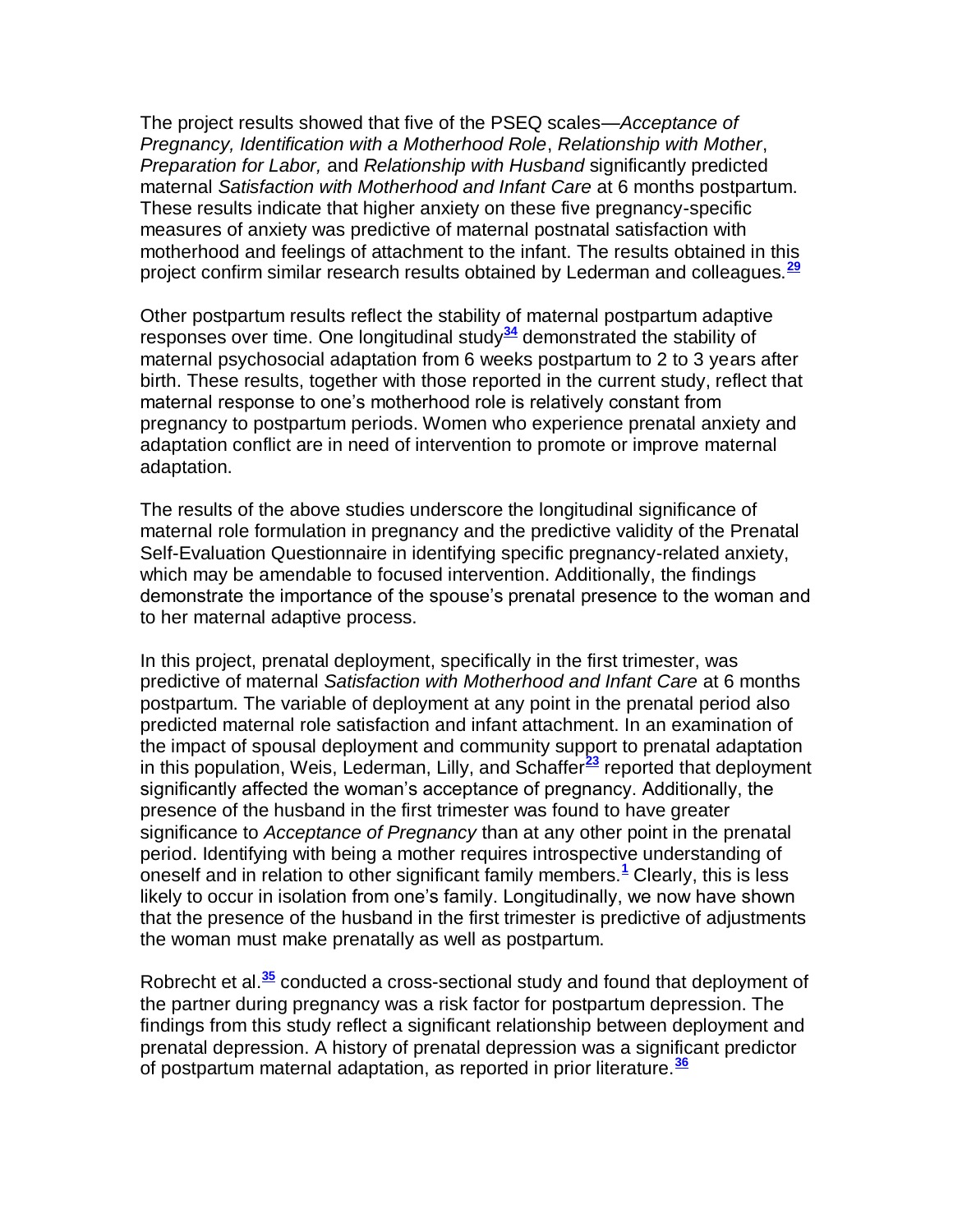The relationship of the woman's parity with *Satisfaction with Motherhood and Infant Care* was assessed within the model. The results indicate that greater parity predicted less anxiety and conflict with postpartum maternal role adjustment and infant attachment. The issue of parity and maternal adaptation has mixed results. Weis et al.**[23](http://snrs.org/publications/SOJNR_articles2/n)** found no differences for *Acceptance of Pregnancy* for primiparous or multiparous women. Lederman and Weis8 report varied results for the conflict and anxiety multiparous women experience for the seven dimensions of maternal adaptation. Admittedly, multiparous women do experience a level of conflict for each of the different dimensions; however, the reasons for the underlying conflict and anxiety are different than those for the primiparous women.

When assessing the results of this study, certain sampling biases must be considered. The military bases from which the participants were recruited were primarily military training bases. The population sampled was predominantly Air Force. Sampling a combat unit, impacted by back-to-back deployments of greater length, might produce different results. The sample was composed of primarily white, well-educated women with available prenatal care. Ethnic differences in the pregnancy and postpartum dimensions were not assessed due to the small cell totals. Within the study sample, several women were wives of reservists called to active duty status. The small numbers did not allow for analysis of this subgroup. It is recognized that this particular population of military members has unique concerns that may have not been fully captured within this study.

Although the findings of this study may not be generalized to a civilian population, the prospective longitudinal focus of the study enhances our understanding of prenatal maternal adjustments to later postpartum maternal adaptation and infant attachment. The significance of the first trimester absence of the husband in predicting postpartum maternal adjustments is profound, given the relatively short deployment cycles experienced in this sample. These findings underscore the significance of early (first trimester) assessment to identify pregnancy-specific maternal anxiety and depression to focus appropriate intervention aimed at alleviating prenatal conflict and fostering maternal postpartum adaptation and infant attachment and care.

In 2008, a panel convened by the U.S. Surgeon General and the Institute of Medicine**[37](http://snrs.org/publications/SOJNR_articles2/n)** recommended a focus on the assessment of psychosocial and behavioral factors influencing the outcomes of pregnancy. The project results have validated the use of maternal psychosocial measures of pregnancy anxiety to predict postpartum maternal adaptation and feelings of attachment and satisfaction with infant care. The ability to effectively measure prenatal conflict impacting maternal development permits focused intervention. Moreover, the findings highlight the need for such intervention to be initiated early in pregnancy.

#### *References*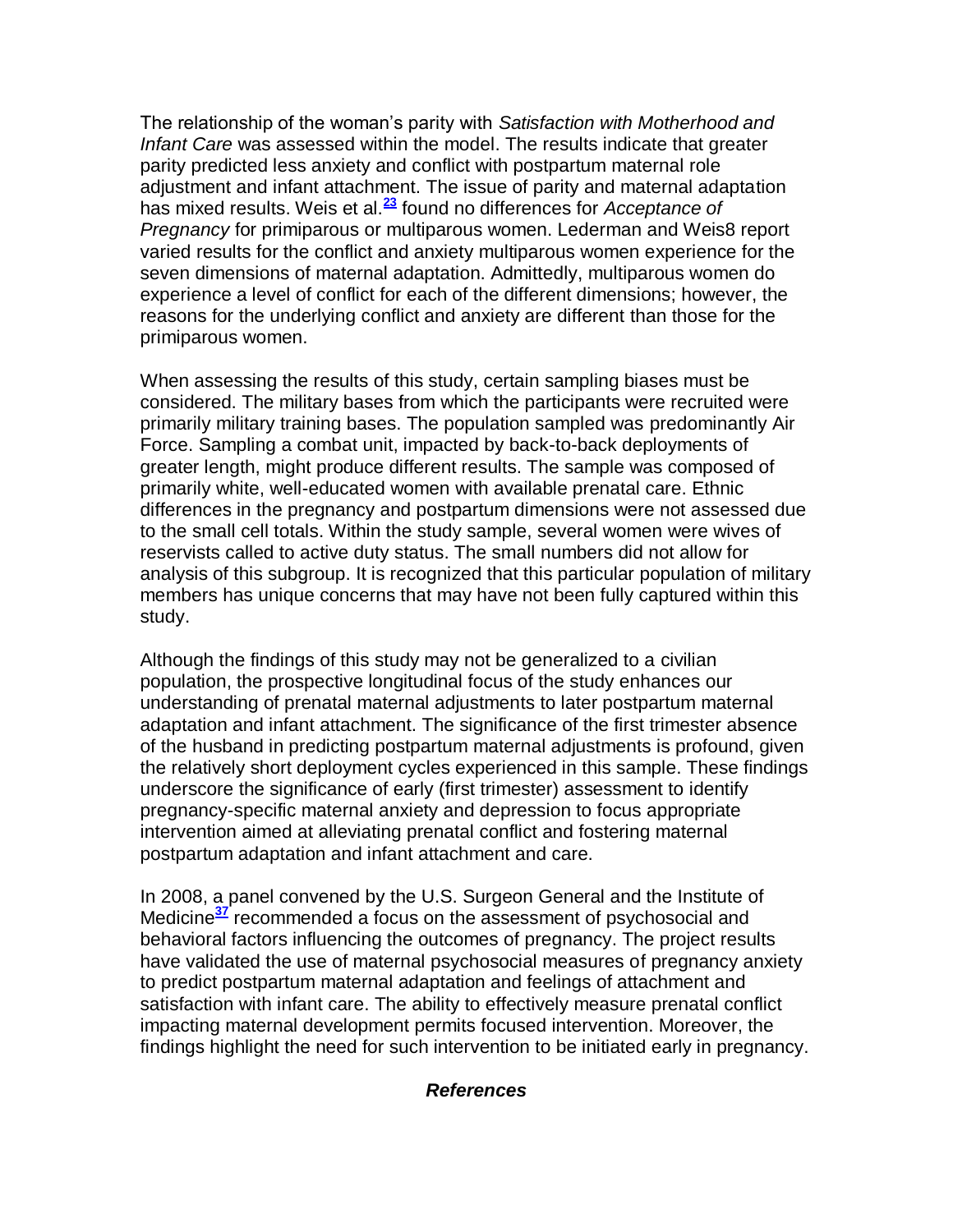- 1. Rubin, R. (1984). *Maternal identity and maternal experience.* New York: Springer.
- 2. Ballou, J. (1978). *The psychology of pregnancy.* Lexington, MA: Lexington Books.
- 3. Bloom, K. C. (1998). Perceived relationship with the father of the baby and maternal attachment in adolescents. *Journal of Obstetric, Gynecologic, and Neonatal Nursing, 27,* 420-430.
- 4. Condon, J. T., & Corkindate, C. (1997). The correlates of antenatal attachment in pregnant women. *The British Journal of Medical Psychology, 70,* 359-372.
- 5. Haedt, A., & Keel, P. (2007). Maternal attachment, depression, and body dissatisfaction in pregnant women. *Journal of Reproductive and Infant Psychology, 25,* 285-295.
- 6. Lindgren, K. (2001). Relationships among maternal-fetal attachment, prenatal depression, and health practices in pregnancy. *Research in Nursing & Health, 24,* 203-217.
- 7. Huang, H., Wang, S., & Chen, C. (2004). Body image, maternal-fetal attachment, and choice of infant feeding method: A study in Taiwan. *Birth, 31,* 183-188.
- 8. Lederman, R., & Weis, K. (2009). *Psychosocial adaptation to pregnancy: Seven dimensions of maternal role development* (3rd ed.). New York: Springer.
- 9. Hart, R., & McMahon, C. A. (2006). Mood state and psychological adjustment to pregnancy. *Archives of Women's Mental Health, 9,* 329-337.
- 10.Robertson, E., Grace, S., Wallington, T., & Stewart, D. E. (2004). Antenatal risk factors for postpartum depression: A synthesis of recent literature. *General Hospital Psychiatry, 26,* 289-295.
- 11.Beck, C. T. (2002). Theoretical perspectives of postpartum depression and their treatment implications. *MCN American Journal of Maternal Child Nursing, 27,* 282-287.
- 12.Horowitz, J. A., & Goodman, J. (2004). A longitudinal study of maternal postpartum depression symptoms. *Research, Theory, & Nursing Practice, 18,* 149-163.
- 13.O'Hara, M. W. (1985). Depression and marital adjustment during pregnancy and after delivery. *The American Journal of Family Therapy, 13,* 49-55.
- 14.Ritter, C., Hobfoll, S. E., Lavin, J., Cameron, R. P., & Hulsizer, M. R. (2000). Stress, psychosocial resources, and depressive symptomatology during pregnancy in low-income, inner-city women. *Health Psychology, 19,* 576-585.
- 15.Beck, C. T. (1996). A meta-analysis of predictors of postpartum depression. *Nursing Research, 45,* 297-303.
- 16.Beck, C. T. (2001). Predictors of postpartum depression: An update. *Nursing Research, 50,* 275-285.
- 17.Lederman, R. P., Weis, K., Brandon, UJ., Hills, B., & Mian, T. (2002, April). Relationship of maternal prenatal adaptation and family functioning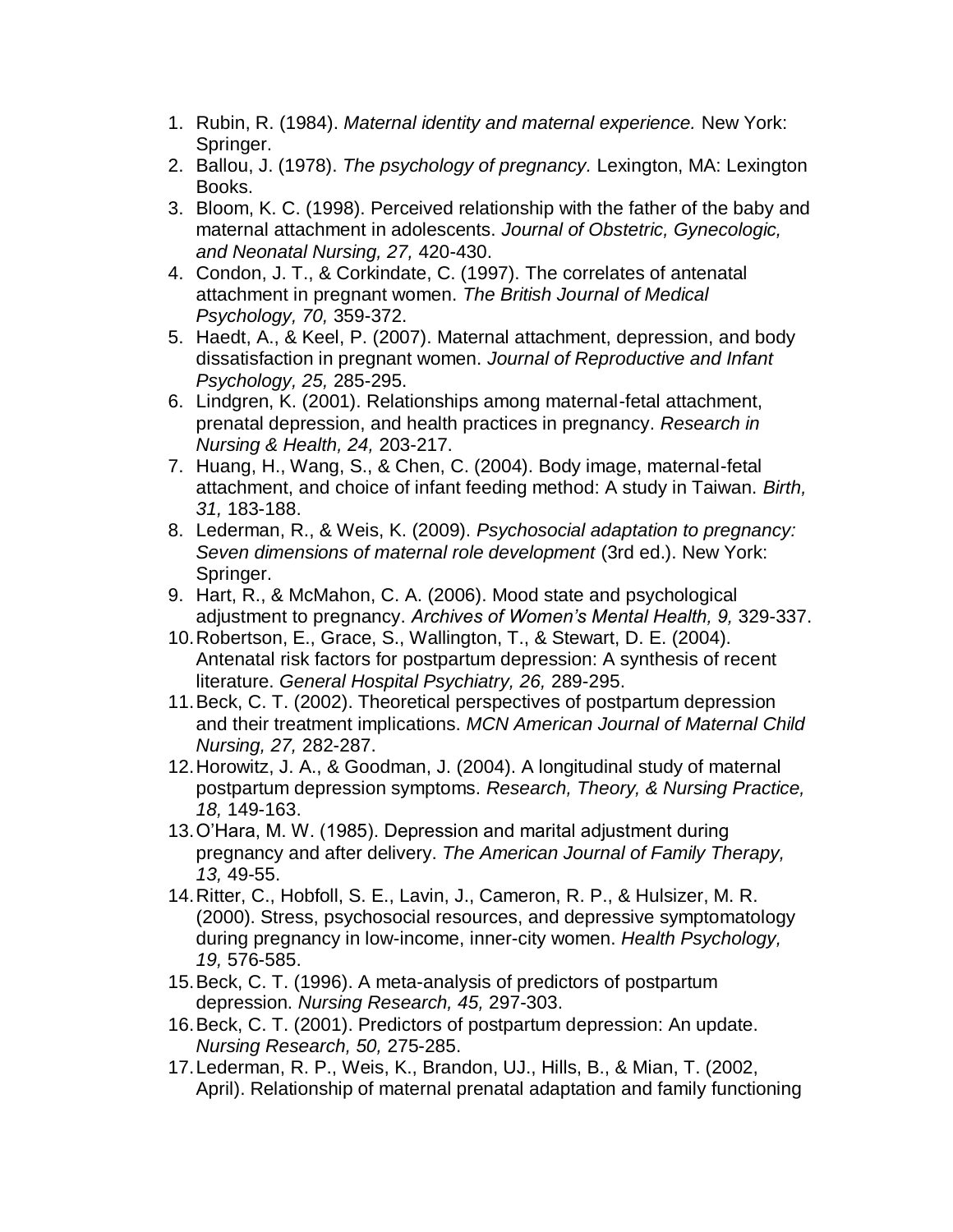to pregnancy outcomes. Poster presentation at the Annual Meeting of the Society of Behavioral Medicine, Washington, D.C.

- 18.Tulman, L., & Fawcett, J. (2003). *Women's health during and after pregnancy.* New York: Springer.
- 19.Wilson, C. L., Rholes, W. S., Simpson, J. A., & Tran, S. (2007). Labor, delivery, and early parenthood: An attachment theory perspective. *Personality and Social Psychology Bulletin, 33,* 505-518.
- 20.Smith, S. R., & Ingoldsby, B. B. (2009). *Exploring family theories* (2nd ed.). New York: Oxford University Press.
- 21.Duckworth, J. (2003). The military culture. *Family Therapy, 2,* 13-17.
- 22.Wood, D. (2004). Going it alone. *Air Force Times, 64,* 26.
- 23.Weis, K. L., Lederman, R. P., Lilly, A. E., & Schaffer, J. (2008). The relationship of military imposed marital separations on maternal acceptance of pregnancy. *Research in Nursing & Health, 31,* 196-207.
- 24.Schachman, K. A. (2010). Online fathering: The experience of first-time fatherhood in combat-deployed troops. *Nursing Research, 59,* 11-17.
- 25.Haas, M. D., Pazdernik, L. A., & Olsen, C. H. (2005). A cross-sectional survey of the relationship between partner deployment and stress in pregnancy during wartime. *Women's Health Issues, 15,* 48-54.
- 26.van Bussel, J. C. H., Spitz, B., & Demyttenaere, K. (2009). Anxiety in pregnant and postpartum women. An exploratory study of the role orientations, *Journal of Affective Disorders, 114,* 232-242.
- 27.Huizink, A. C., Mulder, E. J., Robles De Medina, P. G., Visser, G. H., & Buitelaar, J. K. (2004). Is pregnancy anxiety a distinctive syndrome. *Early Human Development, 79,* 81-91.
- 28.Rubin, R. (1977). Binding-in in the postpartum period. *Maternal-Child Nursing Journal, 6,* 67-75.
- 29.Lederman, E., Lederman, R., Kutzner, S., & Haller, K. (1982). Prediction of multiparous mothers' satisfaction with infant care. Paper presented at the ninetieth annual Convention of the American Psychological Association, Washington, D. C.
- 30.Boyce, P., Stubbs, J., & Todd, A. (1993). Edinburgh Postnatal Depression Scale: Validation for an Australian sample. *Australian New Zealand Journal of Psychiatry, 27,* 472-476.
- 31.Murray, D. & Cox, J. L. (1990). Screening for depression during pregnancy with the Edinburgh Depression Scale (EPDS). *Journal of Reproductive and Infant Psychology, 8,* 99-107.
- 32.Thorp, K. (1993). A study of the Edinburgh Postnatal Depression Scale for use with parent groups outside the postpartum period. *Journal of Reproductive and Infant Psychology, 11,* 119-125.
- 33.Cox, J. L., Holden, J. M., & Sagovsky, R. (1987). Detection of postnatal depression. Development of the 10-item Edinburgh postnatal depression scale. *British Journal of Psychiatry, 150,* 782-786.
- 34.Kutzner, S. K. (1984). *Adaptation to motherhood from postpartum to early childhood.* Unpublished doctoral dissertation. University of Michigan, Ann Arbor.